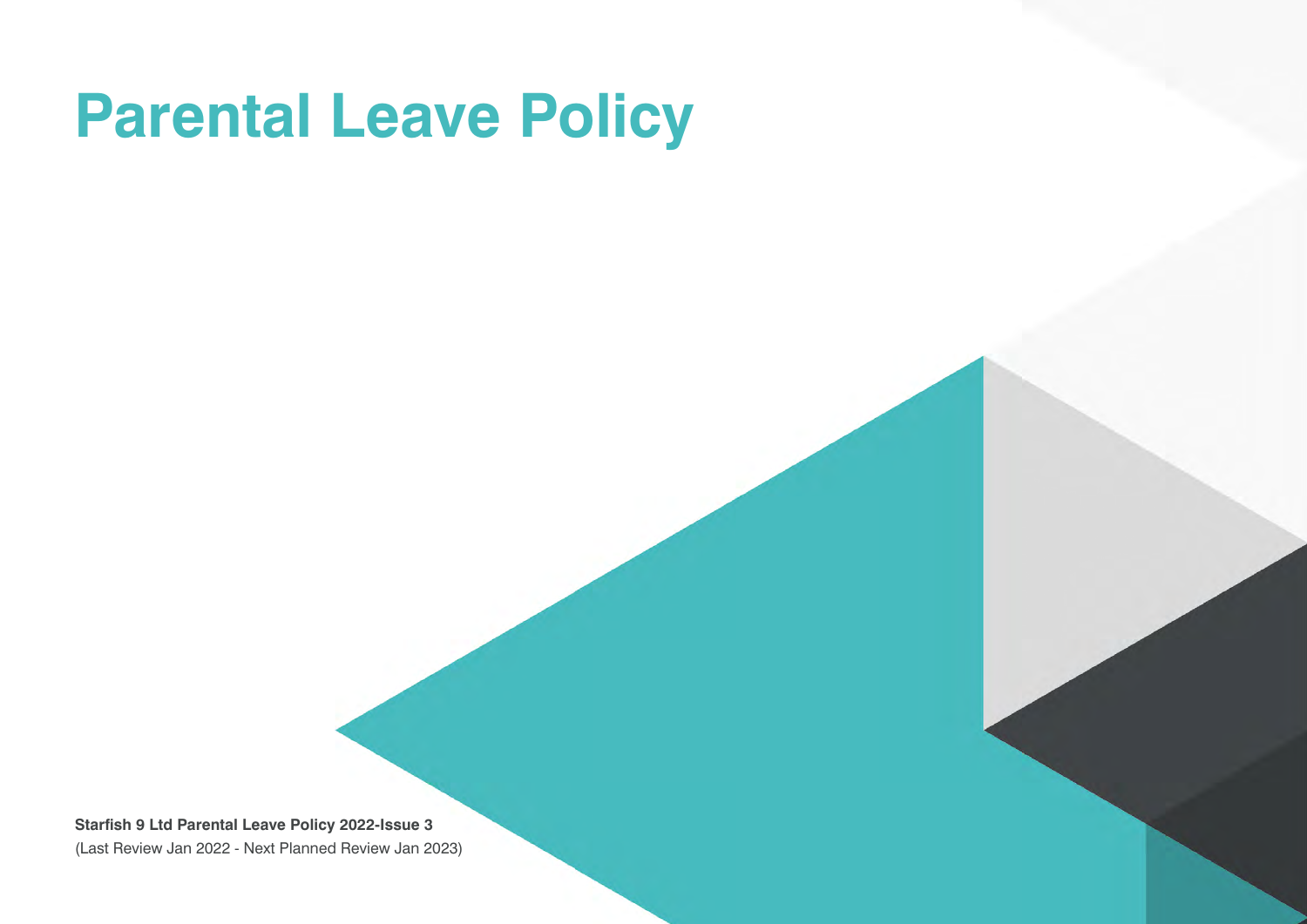# **Parental Leave**

# **What this policy covers**

This policy applies to employees only.

The Company recognises that working parents may need to take additional unpaid leave from work to care for their children. This policy outlines the qualifying conditions and the procedure to request Parental Leave. It also sets out how and when the leave can be taken, provides information on your contractual rights and your right to return to work following Parental Leave.

If you meet the qualifying conditions set out below, you are entitled to take the relevant Statutory Parental Leave for each child. The Company will consider all requests for Parental Leave, however, you must be aware that Parental Leave can only be authorised to be taken at a time to suit the needs of the business.

## **Your entitlements**

#### **Qualifying conditions**

In order to qualify for Parental Leave, you must have been employed by the Company for a continuous period of one year or more. You must also have responsibility for the child and you must be one of the following:

- The biological mother or father of the child
- The child's adoptive parent (male or female)
- Have legal responsibility for the child, such as the child's legal guardian

You must confirm that the requested leave is intended for the purpose of spending time with or caring for the child.

#### **Taking Parental Leave**

If you meet the qualifying conditions, you are entitled to:

• A maximum of 18 weeks' unpaid Parental Leave for each of your children under the age of 18; the leave must be taken before the child's 18<sup>th</sup> birthday.

You should be aware that there is a maximum of four weeks' Parental Leave that can be taken in any one year.

Parental Leave can only be taken in blocks of one complete week or more, except in the case of children with a disability, when you may take Parental Leave one day at a time.

#### **Contractual benefits during Parental Leave**